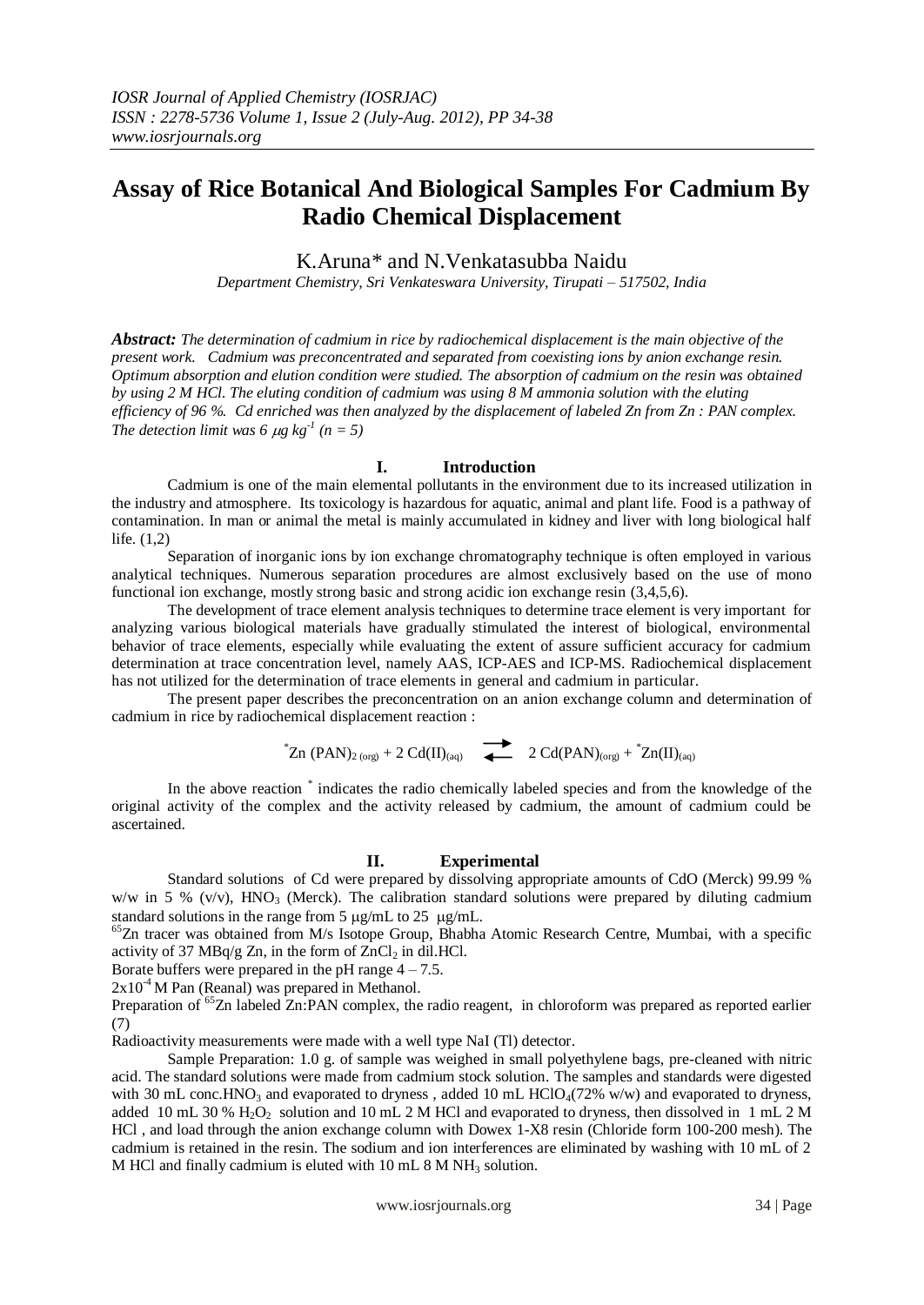**Adsorption and Desorption :** The maximum adsorption of cadmium on the resin when using 2 M HCl was 95.2% Elution efficiency of cadmium from the column using 10 mL of 8 M NH<sub>3</sub> solution was 95.92 % as shown in Figure 1.

Displacement of <sup>65</sup>Zn from labeled Zn : PAN

**Effect of pH : 3 mL of labeled Zn** : PAN was taken in a series of equilibration tubes containing 20µg Cd at pH values ranging from  $4.5 - 7.0$ . The volume of the aqueous phase was maintained at 10 mL in all the cases. The contents of the tubes were equilibrated for 4 min. and the activity of 1mL of the aqueous phase was measured to ascertain the amount of Zn displaced. Blank values were obtained under similar conditions without added Cd and the measured values were corrected for blank. (Fig.2). Of the solvents, chloroform, carbon tetrachloride, benzene, toluene, MIBK and nitrobenzene, chloroform was best suited for the displacement reaction.

**The displacement of Zn from its Zn** : PAN complex was maximum at pH 5.5 and falls off rapidly with increase in pH and negligible over pH 7. pH 5.5 was selected for the further studies.

Calibration : Cadmium solutions containing 5 - 30µg of Cd were taken and pH adjusted to 5.5 and the volume adjusted to 10 mL. 3 mL of the radioreagent was added and equilibrated for 3 min. Blank values were obtained with solutions without the addition of cadmium. A plot of the corrected activities against the amount of Cd served as calibration. (Fig. 3)

**Determination :** Aliquots of sample solutions enriched were treated in a similar way with radioreagent solution. From the activity of <sup>65</sup>Zn released the cadmium content of the sample was evaluated with the aid of the calibration graph.

Detection limit, precision and correlation coefficient (r) : Detection limit [12] is defined as 3 times the standard deviation of the blank sample. The detection limit, precision and correlation coefficient (r) of calibration curve  $(2 - 25 \mu g/mL)$  were determined for the proposed method. The results are summarized in Table. 1.

Accuracy : The reliable approach for assessment of the accuracy in rice analysis can be applied to cadmium which reference values are available in the same matrix. The result for the determination of cadmium in Table 2 is good agreement with the Certified Reference Material (CRM).

**Rice samples :** Rice samples were collected periodically from selected sources. the samples and standards were digested with 30 mL conc.HNO<sub>3</sub> and evaporated to dryness, added 10 mL HClO<sub>4</sub>(72% w/w) and evaporated to dryness, added 10 mL 30 %  $H_2O_2$  solution and 10 mL 2 M HCl and evaporated to dryness, then dissolved in 1 mL 2 M HCl , and load through the anion exchange column with Dowex 1-X8 resin (Chloride form 100-200 mesh). The cadmium is retained in the resin. The sodium and ion interferences are eliminated by washing with 10 mL of 2 M HCl and finally cadmium is eluted with 10 mL 8 M NH<sub>3</sub> solution. The eluent was made to the required volume. Aliquots of the solution were adjusted to the specified conditions for the radiochemical displacement reaction, and the cadmium content was evaluated from the calibration plot. (Table 3)

**Urine samples** : A preliminary validation of the possible use of the optimized method for measuring metal ions in urine was performed, using spiked samples and standards. Samples of 50ml were used for the determinations. Linear standard curves (extracted) over the range of 1, 1.5, and 2 µg were obtained each day (n=6) with a correlation coefficient of 0.995 or greater. The day-to-day and within-day relative standard deviation of the method was investigated by spiking urine sample with Cd. Table 4.. shows the results obtained from this experiment.

**Botanical and biological samples** : The current literature survey on direct determination of trace elements in biological and botanical samples failed to demonstrate some specific features of this technique that can be used in plant physiology studies. Alder et al. (8) measured the distribution of 13 trace elements along the length of individual hairs by direct furnace atomization of 1 cm segments and measurement of atomic absorption.

Further, In the present study, cadmium was also measured in some botanical samples and also scalp hair of tannery workers and children.

### **III. Sample collection and preparation procedures**

Botanical samples: Depending on the nature of the study, collection of botanical samples was performed either by biopsy or the whole mass of a particular plant tissue was taken for analysis. In the latter case the plant material was dried at 105<sup>o</sup>C. pulverized by grinding and analysed by slurry sample introduction. Biopsy sampling of botanical material was performed using special tools. Discs 6 mm in diameter were cut from each plant leaf using a punch made of aluminium. Cuttings from the root tissue were obtained in a similar way. A teflon plate served as a support. In metal distribution studies the biopsy samples (leaf discs or root cuttings) were analysed individually by direct sample introduction. A quartz rod with a sharp end was used to assist sample transfer. The mass of each particular sample (range 1-2 mg) was determined using a Mettler MU3 electronic microbalance. The dry mass of the sample was calculated assuming that the moisture content did not vary appreciably within each particular plant. The latter was determined on a separate sample. In plant metal-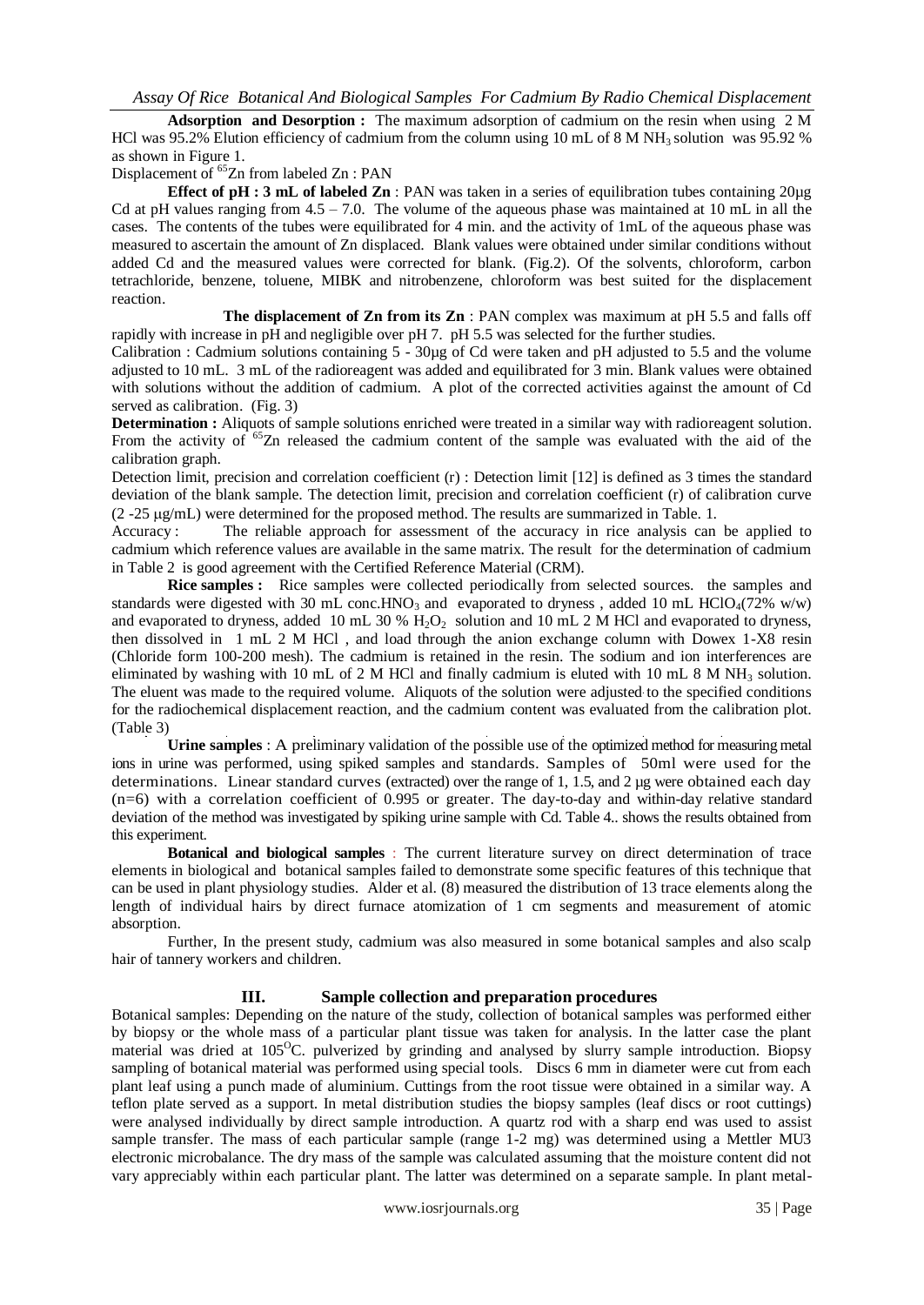uptake studies a large number of tissue biopsy samples were taken in vivo from the same plant species. Identical tissue samples were combined, dried and pulverized. Generally 10-100 mg of dried tissue material was obtained for analysis.

**Hair samples :** Segments 2-4 mm in diameter were punched out at selected distances along the hair length. The exact mass of the hair material in the segment was obtained by weighing the total mass of the segment. Two typical sealed hair bundles with 4 mm diameter segments cut out. Accurately weighed samples were treated repeatedly with HNO<sub>3</sub>, the excess of which evaporated and made to a standard volume. Aliquots of the sample solution were used for analysis. (Table 5)

The main concern of the present study was to achieve acceptable accuracy and precision of measurements using simple aqueous standard calibration. For this purpose a number of international biological standard or certified reference materials (SRMsICRMs) and internal hair reference samples were analyzed in triplicate. The data were averaged, and the standard deviation calculated. Reference materials were suspended in twice-distilled water and  $1 \text{ M HNO}_3$ . The mass-to-volume ratio of the suspensions varied depending on the analyte and its concentration in the reference material. The following masses of SRMsl CRMs were suspended in 1 ml of the diluent: 25-100 mg, 2.5- 20 mg, 10-50 mg and 10-40 mg for the determination of cadmium. Analyte partitioning was determined in these slurries by centrifugation (10000 rev min' for 20 min) of a homogenized suspension and filtration of the supernatant through a 0.2 pm millipore membrane. Cadmium compounds present in these materials are much less soluble in water. However, the solubility is substantially enhanced in the presence of  $1 \text{ M HNO}_3$ .

The results for cadmium determination in various international biological SRMsICRM and laboratoryprepared hair samples are summarized in Table 6. As no reference values were available for hair samples, these were compared by the values analyzed by neutron activation.

### **IV. Summary and Conclusions**

Other data obtained for botanical reference materials are reasonably within the uncertainty limits of the certified values. These intervals were in certain cases rather broad, as for example for cadmium in Citrus Leaves. In contrast, some of the reference materials were found to be homogeneous even in the sub milligram range, for example Mussel Tissue where no significant difference in cadmium values was found between aqueous and  $1 \text{ M HNO}_3$  slurries, despite the considerable difference in representative sample mass. The same applies for manganese determination in the ground Rye Grass sample. No feasible explanation could be proposed for the apparent difference in the measured and certified cadmium value in this material.

The data presented in these sections clearly indicate that Cd in micro quantities could be successfully determined by the displacement of \*Zn from Zn : PAN. Conditions have been established for the quantitative displacement which included a detailed study of the effect of diverse ions. A linear calibration with regression coefficient 0.9982 is indicative of the success of the method.

Further, preconcentration of Cd by adsorbing on strong anion exchange resin, Dowex –IX-8 provides an enrichment factor of 26 and also helps in keeping the interferences suppressed for the matrices selected for the determination.

The method developed has been successfully utilized for the determination of biological, botanical and hair samples for cadmium.

Direct analysis of 2-4 mm hair segments employing the proposed sampling strategy enabled measurement of longitudinal concentration gradients of chromium, lead and cadmium in the hair of tannery workers, and of children (age 10 to 14) from residential areas characterized by different levels of cadmium

in ambient air. These results were demonstrated to be useful in the correct interpretation of analytical data for hair chromium, lead and cadmium in terms of nutritional intake, environ- mental and occupational exposure. First proximal hair segment values provide more reliable data on true metabolic trace element incorporation than the conventionally employed average trace element contents of the whole hair length.

Analytical results obtained for biological and botanical samples are highly reproducible and compare well with the certified values.

Table.1.Analytical performance of the present method for the determination of cadmium

| Parameter                       | Value  |
|---------------------------------|--------|
| Preconcentration factor         | 20     |
| Detection limit $(\mu g)$ (n=5) | h      |
| Precision (% RSD) $(n=7)$       | 2.66   |
| Correlation coefficient (r)     | 0.9996 |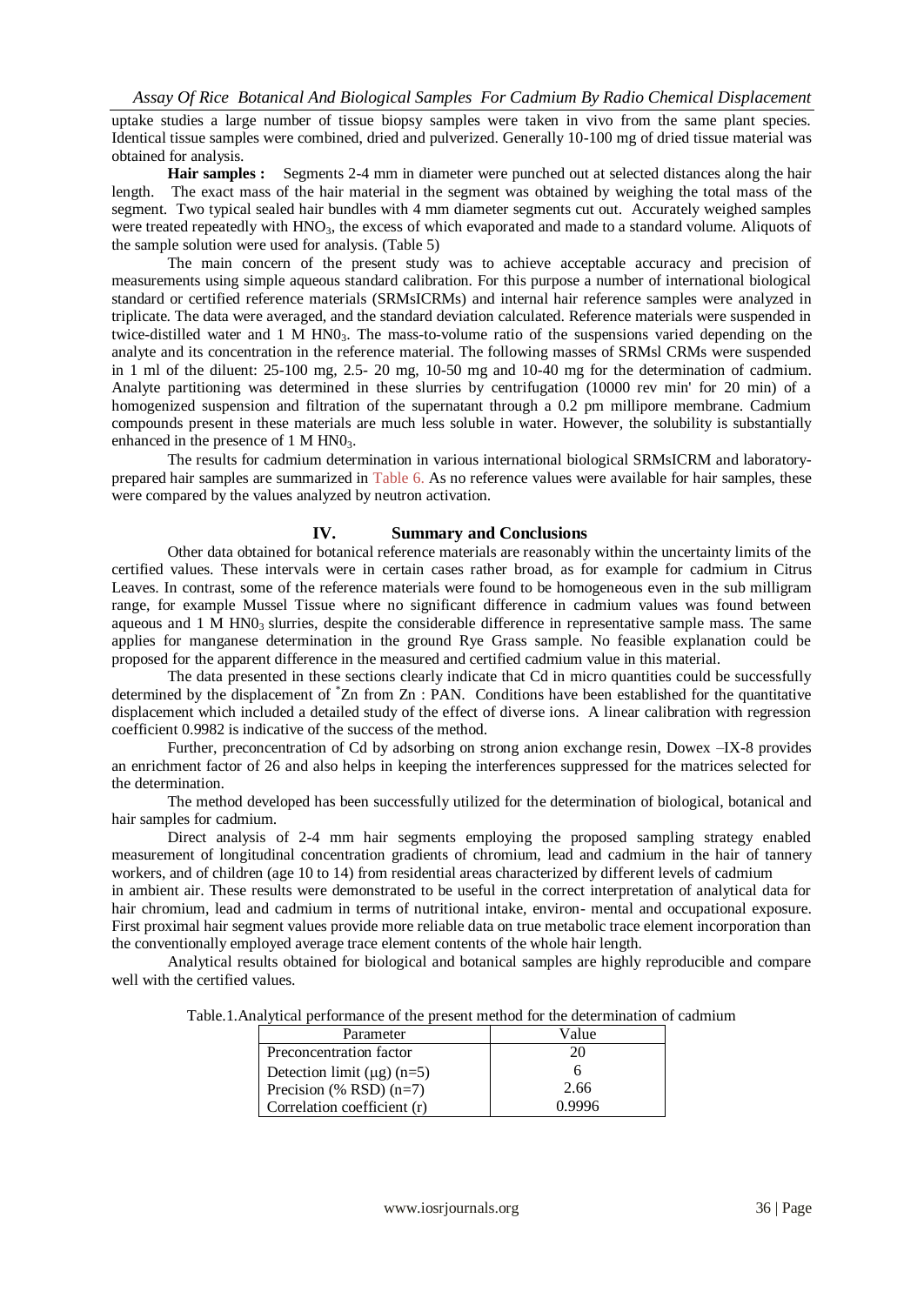# *Assay Of Rice Botanical And Biological Samples For Cadmium By Radio Chemical Displacement*

|  |  |  |  |  |  | Table.2. Accuracy of the analysis of cadmium in the Certified Reference Material (CRM) |  |
|--|--|--|--|--|--|----------------------------------------------------------------------------------------|--|
|--|--|--|--|--|--|----------------------------------------------------------------------------------------|--|

|                             | Value ( $\mu$ g g <sup>-1</sup> ) (n=7) | Recovery, %     |      |
|-----------------------------|-----------------------------------------|-----------------|------|
| Sample                      | certified<br>Found                      |                 |      |
| SRM 1577b<br>(Bovine liver) | 0.50                                    | $0.46 \pm 0.01$ | 92.0 |

| Sample | Source                                                                                                           | Average<br>Cadmium content<br>$(\mu g.kg^{-1})$ |
|--------|------------------------------------------------------------------------------------------------------------------|-------------------------------------------------|
|        | Irrigated by well water<br>Irrigated by bore well water<br>Irrigated by river water<br>Nearer to industrial area | 6.5<br>8.2<br>10.2<br>82.2                      |

## **\*Average of 5 determinations**

|  | Table. 4. Day-to-day (D-day) and within day (W-day) reproducibility of Cd spiked in urine |  |  |  |
|--|-------------------------------------------------------------------------------------------|--|--|--|
|  |                                                                                           |  |  |  |

| Statistical                | Cd added ( $\mu$ g/L) sample volume: 50 mL, N=6 |                       |                        |                         |                         |                       |
|----------------------------|-------------------------------------------------|-----------------------|------------------------|-------------------------|-------------------------|-----------------------|
| data                       | 1.0                                             |                       | 1.5                    |                         | 2.0                     |                       |
|                            | D-day                                           | W-day                 | D-day                  | W-day                   | D-day                   | W-day                 |
| Mean<br>$\sigma$<br>$CV\%$ | 0.937<br>1.032<br>1.06                          | 0.975<br>0/16<br>0.17 | 1.457<br>0.983<br>1.01 | 1.452<br>0.830<br>0.850 | 1.936<br>1.032<br>1.020 | 1.916<br>0.83<br>0.86 |

Table.5. Analyte partitioning in biological reference materials and hair

| Material                | Cd found $(\mu g)$ |
|-------------------------|--------------------|
| <b>Rye Grass</b>        | 6                  |
| BRC-CRM No. 28 1        | 97                 |
|                         |                    |
| Oleu e $\sim$ iropueu   | 2                  |
| BRC-CRM No. 62          | 80                 |
|                         |                    |
| Citrus leaves           | 12                 |
| <b>NBS-SRM No. 1572</b> | 85                 |
|                         |                    |
| <b>Mussel Tissue</b>    | 12                 |
| BRC-CRM NO. 278         | 85                 |
|                         |                    |
| Hair Internal Reference |                    |
| Sample                  | 85                 |
|                         |                    |
|                         |                    |
|                         |                    |